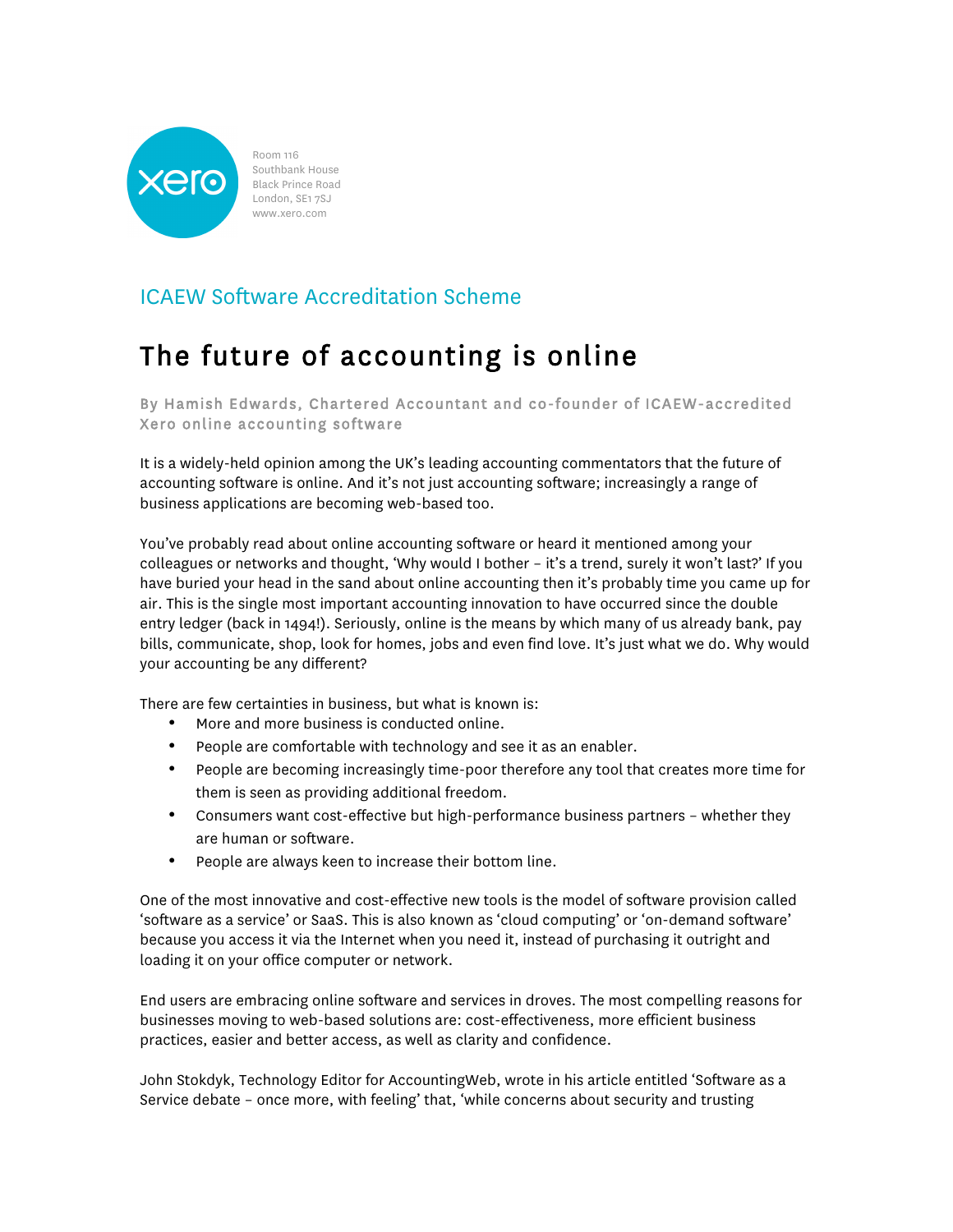sensitive data to the online "cloud" still frighten many accountants, results from our Software Satisfaction Survey indicated that 7-8% of accounting software respondents were using hosted applications. Breaking the 5% barrier represents a major step forward and suggests that software on demand is beginning to climb.'

John was referring to the 2007 survey. In the recently-released results for the 2008 Software Satisfaction Survey, use of online accounting software is almost 10%. In just one year the uptake for online accounting systems has increased and is set to continue to do so.

For accounting professionals the possibilities demonstrated by online accounting are overwhelming. There are a number of distinctive features exclusive to online accounting that traditional systems just cannot handle. For example: mobility – you can work on your clients' financial information in the office, at home or while travelling; and accessibility – you and your clients can access real-time information simultaneously so you're both always on the same page (or ledger).

With a web-based accounting system you and your clients can log on to their valuable financial data at anytime, resulting in a truly collaborative and empowering relationship. Ultimately, accountants who use an online system say they work closely with their clients in a more enterprising way as they're not just doing compliance but are actually providing more value-added services. Online accounting software gives you the opportunity to make highly effective and profitable changes to the way that you do business as an accountant.

Accountant Carl Reader, from ICAEW member firm Dennis & Turnbull, explains how using online accounting software works for the170 clients they have, 'It's easy for us to be the "local" accountant to a nationwide client base using online accounting software, as it makes no difference that we might be hundreds of miles away. We can always access our clients' accounts and advise them wherever they are.'

But, it's important to remember that it's not all about software. Service is the other part of the acronym, SaaS. Online providers work behind the scenes in important relationships that deliver end-users with easy, integrated software. They do the yard work so you and your clients benefit. You're an accountant, not necessarily a software expert.

Andrew Sandiford, Head of Business Advisory and Assurance at ICAEW member firm Target Chartered Accountants says the relationship with his clients that use SaaS software is more advanced due to their online collaboration, 'Using PC-based accounts software, we can be perceived by clients as "just" accountants; but where we're using online accounting software we're valuable, trusted advisers. There is a big difference.'

Online accounting systems also work with your other software providers too, so that you have a complete end-to-end integrated solution that is always available. There are no expensive upgrades, nor are you limited by always having to work in the traditional manner on a desktop computer that lives only at your office.

Integration, such as with your practice management system, bank, CRM and other software providers like payroll or job costing, is indicative of the way SaaS works. This is only the beginning. The technology behind the software is moving at such an advanced rate, due to the nature of SaaS, that a product you see today may have been through fifteen versions or more in one year. SaaS enables the continual advancement of accounting processes.